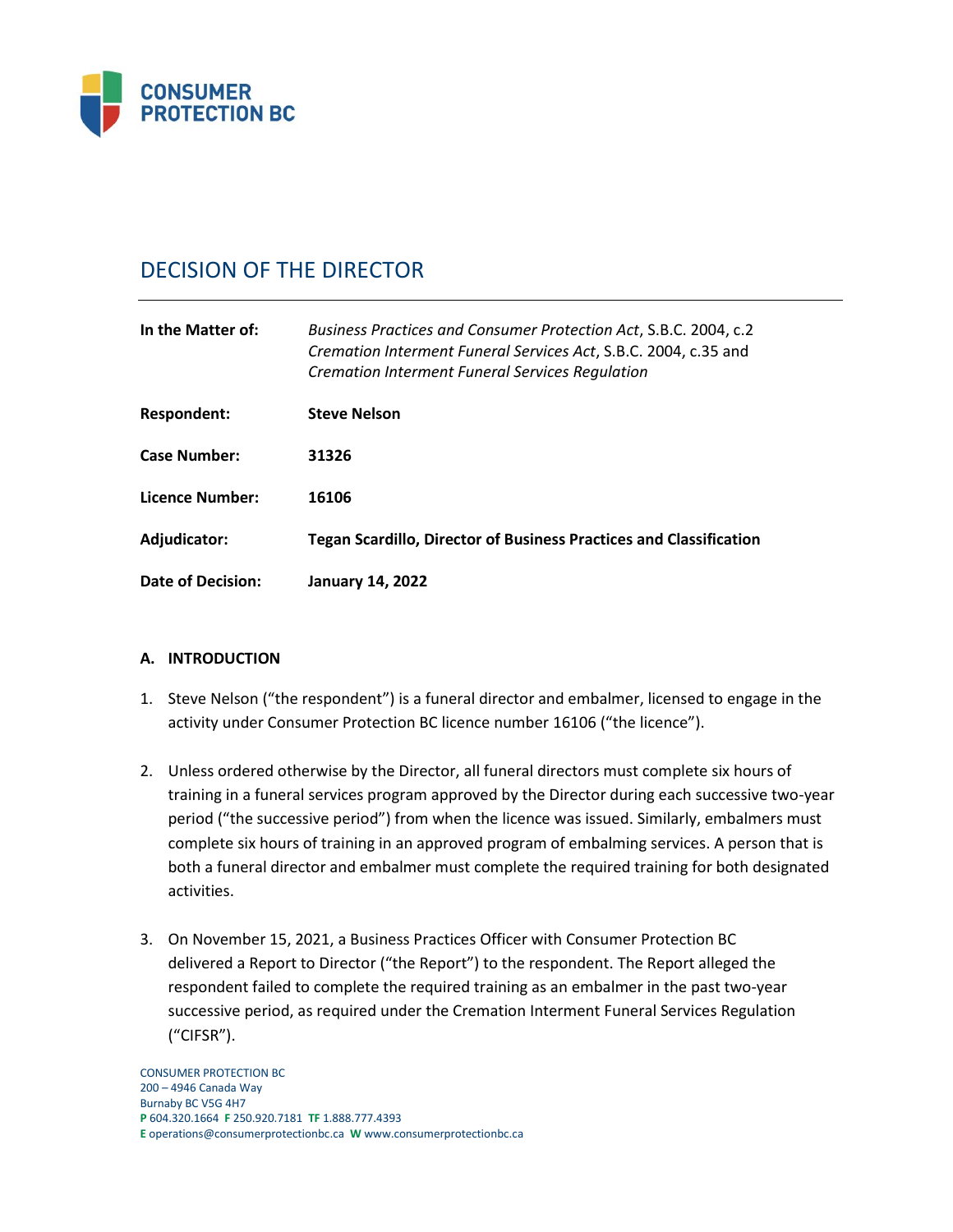Steve Nelson – January 2022 - Determination Page 2 of 6

4. I have been delegated the authority of the Director to decide if a contravention to the legislation has taken place and what consequences, if any, should flow from a confirmed contravention.

### **B. OPPORTUNITY TO BE HEARD**

- 5. Prior to an action being taken under the *Business Practices and Consumer Protection Act*  ("BPCPA") and the *Cremation Interment and Funeral Services Act* ("CIFSA"), the person subject to the action must be provided with an opportunity to be heard.
- 6. An opportunity to be heard notice ("the notice") was emailed to the respondent on November 15, 2021. It provided the respondent with the opportunity to submit a written reply to the Report by November 29, 2021. The notice indicated after the opportunity to respond was completed, a decision maker for Consumer Protection BC would determine whether the alleged violation(s) occurred. Possible licensing and enforcement consequences for a confirmed contravention were described in the notice.
- 7. The respondent provided a written response to the notice on November 22, 2021.
- 8. I conclude the requirement for providing an opportunity to be heard has been completed.

# **C. ALLEGED CONTRAVENTION(S)**

- 9. The Report advances the following allegation(s):
	- The respondent contravened CIFSR section 38(1)(b) by failing to complete the minimum required six hours of training in a program of embalming services approved by the Director during the past two-year successive period commencing on the date the respondent was first issued an embalmer licence.

#### **D. LEGISLATION**

10. The legislation relevant to the alleged contravention is contained in the CIFSR:

#### *Continuing education*

*38 (1)A person licensed as a funeral director, embalmer or both must complete a minimum of (a) 6 hours of training in a program of funeral services that is approved by the director, if licensed as a funeral director,*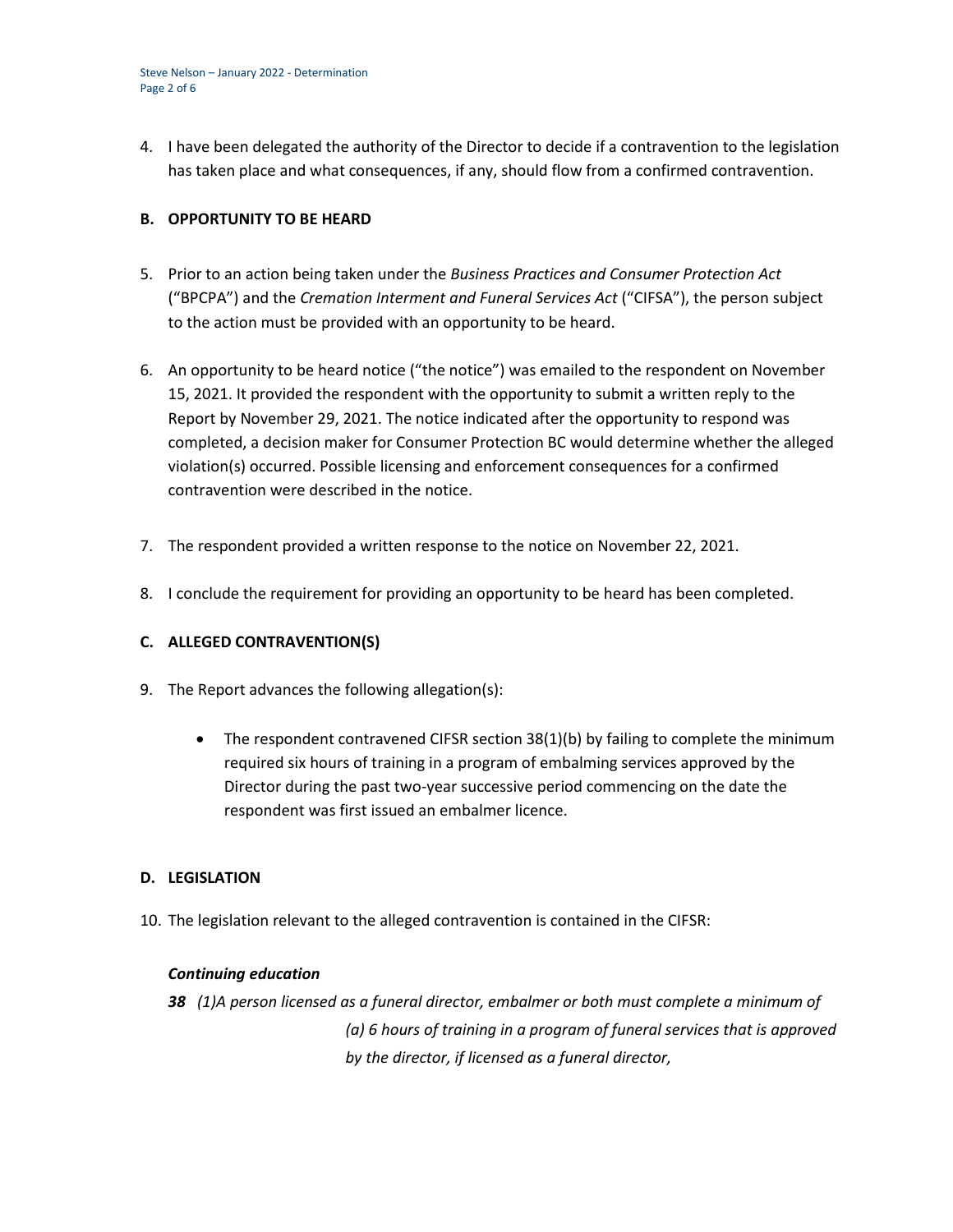*(b) 6 hours of training in a program of embalming that is approved by the director, if licensed as an embalmer,*

*during each successive two-year period where the first two-year period commences on the date the person first received their licence to act as a funeral director or an embalmer or both in the Province.*

*(2) Despite subsection (1), the director may at any time require a funeral director or embalmer to take additional training in a program of funeral services education or embalming.*

# **E. EVIDENCE**

- 11. I have reviewed the Report and the respondent's written reply in their entirety. I limit my comments to only the parts of the evidence necessary to give context to my decision.
- 12. The respondent was first issued the licence on September 15, 1999, to act and hold themselves out as a funeral director and embalmer.
- 13. The most recent successive two-year period from when the respondent was first issued the licence commenced September 15, 2019 to September 15, 2021.
- 14. On July 20, 2020, Consumer Protection BC emailed all licensed funeral directors and embalmers providing information about changes being made to share the status of individual continuing education training requirements. The communication provided a reminder that it is the responsibility of the funeral director and embalmer to ensure course completion documentation is submitted to Consumer Protection to receive credit for completion. It was also noted in the communication that funeral directors and embalmers would receive a status report every six months as a reminder of credits completed and how many credits remained due.
- 15. On July 21, 2020, the respondent was sent an email from Consumer Protection BC that showed the respondent had not completed any credits for embalming services or funeral services in the current two-year successive period. The communication noted the required education credits were due on "9/15/2021".
- 16. Before the end of the two-year successive period (September 15, 2019 to September 15, 2021), Consumer Protection BC received records showing the respondent had completed 6 credits in a program of funeral services and 3 credits in a program of embalming services.
- 17. The remaining 3 overdue credits in a program of embalming services were completed and submitted to Consumer Protection BC on September 27, 2021.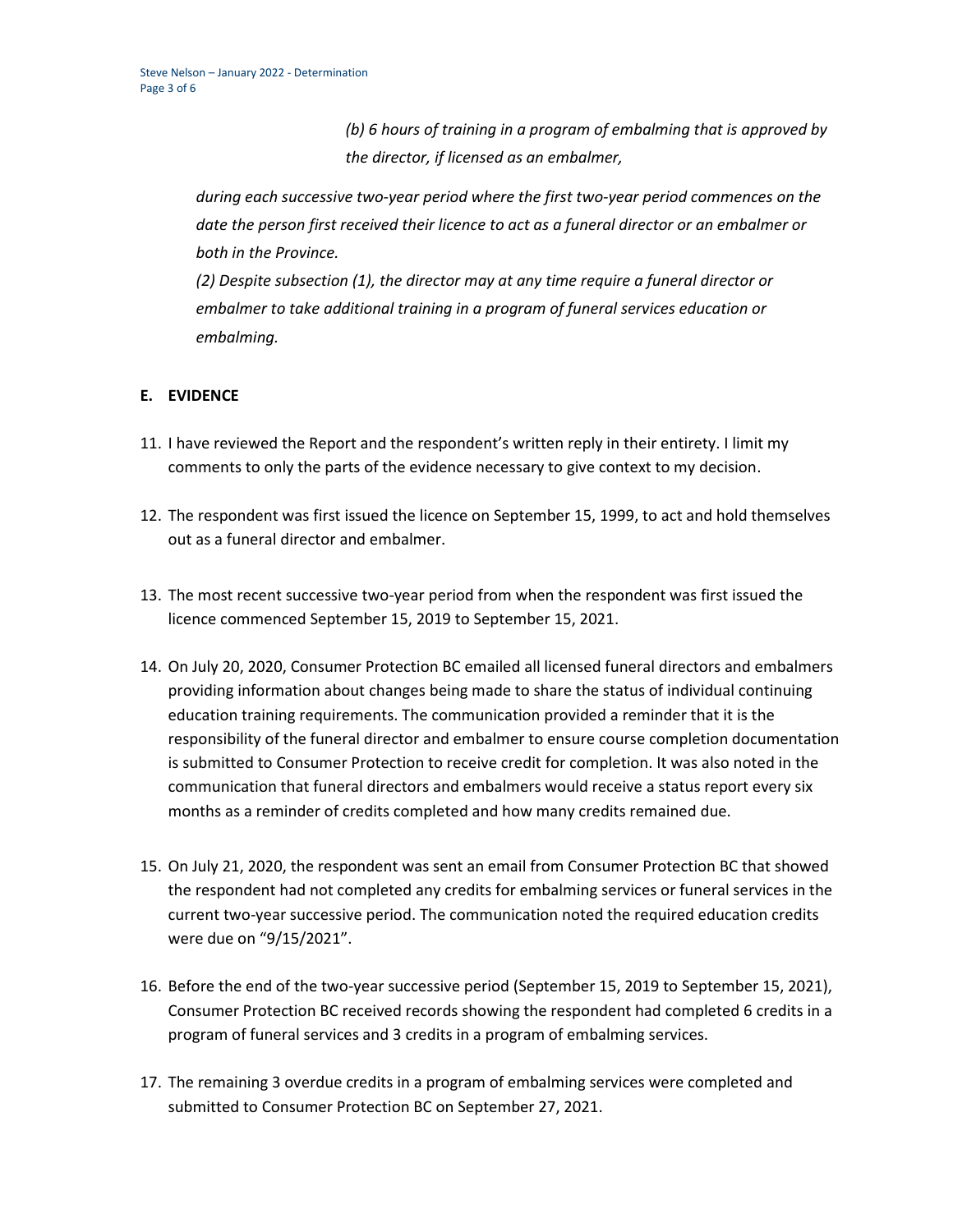- 18. The Report to Director was emailed to the respondent on November 15, 2021.
- 19. The respondent provided a written response to the report on November 22, 2021. The response stated:
	- "*I have been working as a part time Funeral Director/Embalmer for more than 15 years and have tried to maintain the required credits, but due to also holding a full time job it was difficult to fit into the appropriate schedules."*
	- "*There were a few courses that I attended that I tried to get straightened out and never got credit for*."
	- "*With new ways of getting the opportunity to complete courses online that are acceptable for BC credits I have recently submitted 17 Embalmers Credits and 8 Funeral Director Credits…Please know that I have been doing everything I can to get caught up to date*."
- 20. The respondent submitted proof of completion of 6 credits in programs of embalming services and 19 credits in programs of funeral services (not 17 embalmer credits and 8 funeral director credits as noted in the respondent's email) completed between the dates of September  $27<sup>th</sup>$  and November 20<sup>th</sup>, 2021. These courses will be applied to the 2021 – 2023 period to satisfy the training requirements for the period.

#### **F. ANALYSIS**

- 21. Funeral directors and embalmers are required to complete the minimum hours of educational credits whether they are employed full time or part time.
- 22. The evidence clearly establishes in the last two-year successive period of September 15, 2019 to September 15, 2021, the respondent was required to complete a minimum of six hours in an approved program of embalming services. The responded did not complete the required training before the end of the last two-year successive period; therefore, I find the respondent contravened CIFSR section 38(1)(b).

# **G. DUE DIGILENCE**

23. The respondent is entitled to the complete defence of due diligence against the allegation if they show that all reasonable steps were taken to *prevent* the contravention from happening.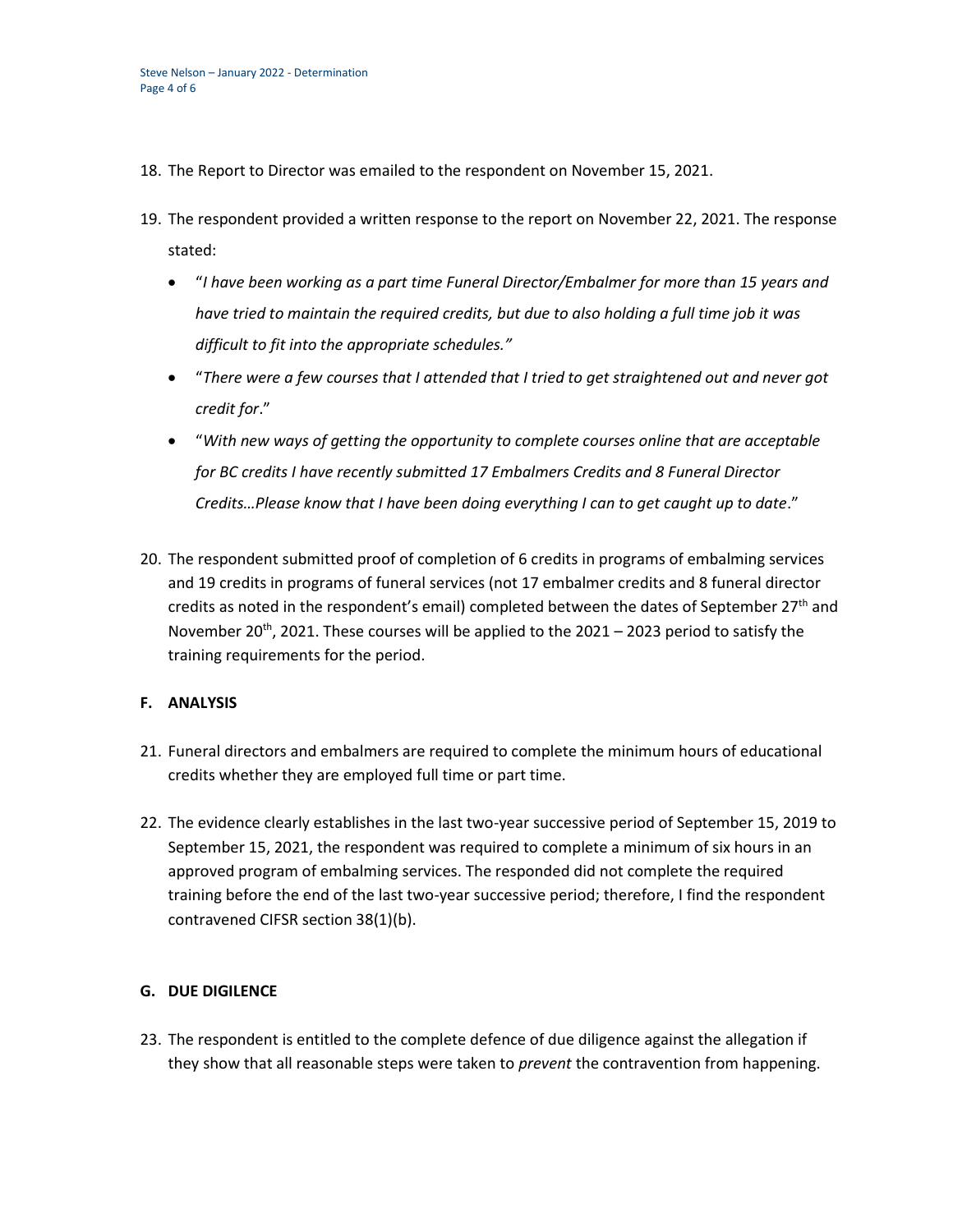The onus is on the respondent to establish this defence. I was not presented with any evidence to show due diligence by the respondent.

## **H. CONCLUSION**

24. I conclude the respondent contravened CIFSR section 38(1)(b) by failing to complete the minimum required six hours of training in a program of embalming services approved by the Director during the past two-year successive period (September 15, 2019, to September 15, 2021) from when the licence was first issued.

## **I. LICENSING AND ENFORCEMENT ACTION**

- 25. As the Director determining that a contravention has occurred, I may take one or more of the following actions:
	- suspend, cancel a license and/or impose conditions on a license (BPCPA section 146 and CIFSA section 55(3);
	- accept an undertaking on terms I consider appropriate (BPCPA section 154 and CIFSA section 56(2)(b);
	- issue a compliance order to take specified further corrective action, and to repay Consumer Protection BC costs of this inspection and any associated legal costs (BPCPA section  $155(4)(c)(d)$  and CIFSA section 56(2)(c);
	- impose an administrative penalty of up to \$5,000 on an individual (BPCPA section 164-165 BPCPA and CIFSA section 58)

#### **Compliance Order**

- 26. Education requirements are in place to ensure funeral directors and embalmers stay up to date and expand in their level of skill and knowledge to perform the functions of the profession. I exercise my authority under BPCPA section 155(4)(c) and CIFSA 56(2)(c) to order that the 3 overdue credits in embalming services completed by the respondent on September 27, 2021, be applied to the 2019 – 2021 period to satisfy the requirements for that period. The remaining credits completed will be applied to the 2021 – 2023 period. The precise terms are described in the Compliance Order attached to this decision.
- 27. I also exercise my authority under BPCPA section 155(4)(d) and CIFSA section 56(2)(c) to require the respondent reimburse Consumer Protection BC *partial* inspection costs associated with preparing the Report in the amount of \$150.00. Details of payment are described in the attached Compliance Order.